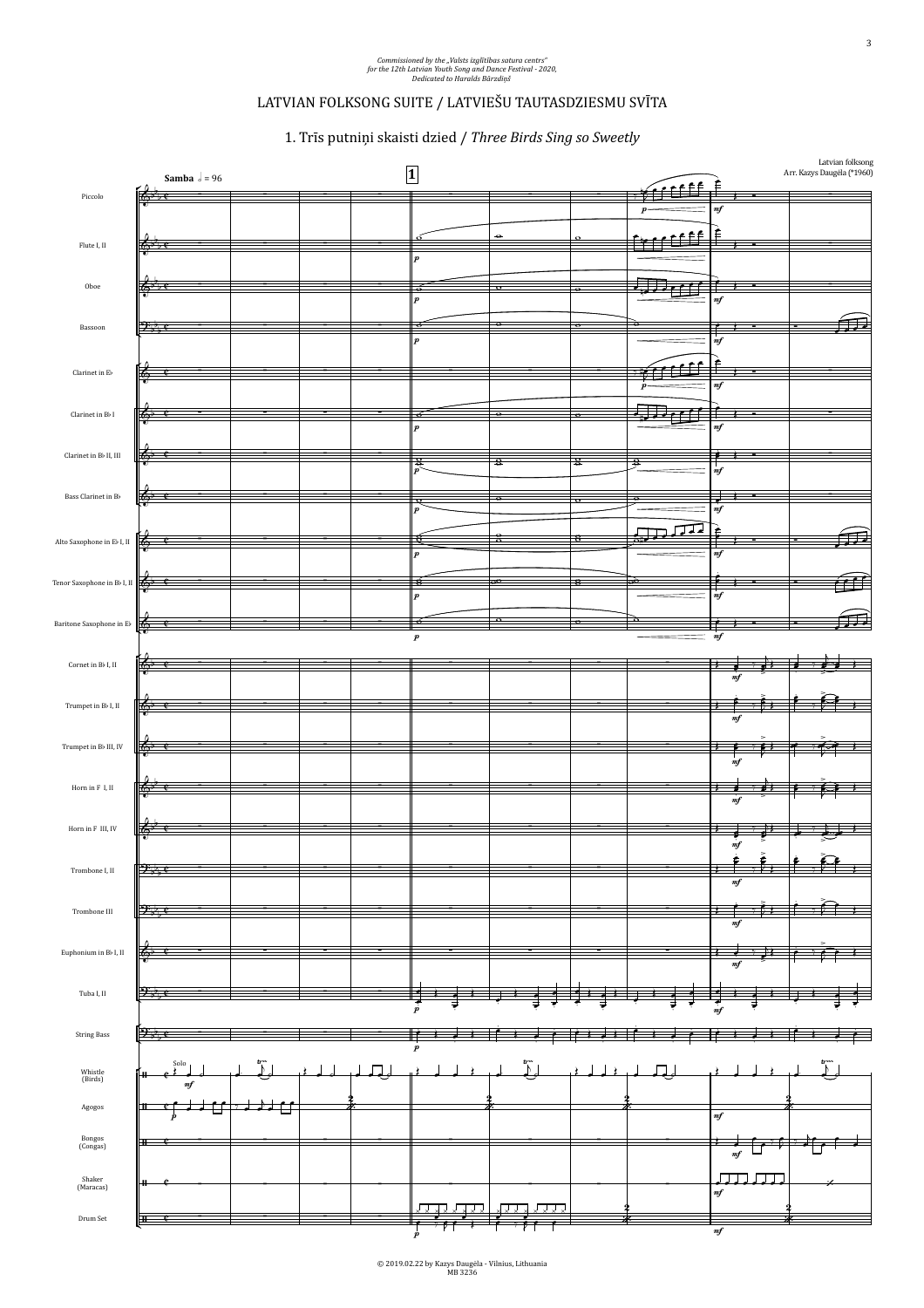°  $\frac{1}{2}$   $\frac{1}{2}$   $\frac{1}{2}$   $\frac{1}{2}$   $\frac{1}{2}$   $\frac{1}{2}$   $\frac{1}{2}$   $\frac{1}{2}$   $\frac{1}{2}$   $\frac{1}{2}$   $\frac{1}{2}$   $\frac{1}{2}$   $\frac{1}{2}$   $\frac{1}{2}$   $\frac{1}{2}$   $\frac{1}{2}$   $\frac{1}{2}$   $\frac{1}{2}$   $\frac{1}{2}$   $\frac{1}{2}$   $\frac{1}{2}$   $\frac{1}{2}$   $\theta$   $\sim$  $\frac{2}{n}$  $\frac{1}{2}$   $\frac{1}{2}$   $\frac{1}{2}$  $\frac{2}{9}$   $\frac{3}{4}$   $\frac{3}{7}$   $\frac{3}{7}$ Piccolo  $\left[ \left( \begin{array}{ccc} 1 & 0 & 0 \\ 0 & 0 & 0 \\ 0 & 0 & 0 \end{array} \right) \right]$ Bassoon  $\left[2, \frac{1}{2}, \frac{3}{4}\right]$  $\leftrightarrow$  3  $\frac{1}{2}$   $\frac{1}{2}$   $\frac{1}{2}$   $\frac{1}{2}$   $\frac{1}{2}$  $\frac{1}{2}$   $\frac{3}{2}$   $\frac{1}{2}$ ¢ **b** Flute I, II Oboe Clarinet in Eb Clarinet in Bb I<br> $\label{eq:1}$  Clarinet in Bb II, III Bass Clarinet in Bb Alto Saxophone in Eb I, II Tenor Saxophone in Bb I, II Baritone Saxophone in EbCornet in Bb I, II Trumpet in Bb I, II Trumpet in Bb III, IV Horn in F I, II Horn in F III, IV Trombone I, II Trombone III Euphonium in Bb I, II Tuba I, II String Bass Glockenspiel Wind Chimes Tambourine Rain Stick Bongos<br>(Congas) Suspended **H** Triangle Drum Set H  $\vert$  = 90 **1** based on choral a  $pp \longrightarrow \longrightarrow \longrightarrow$  $pp$  and  $\Box$ pp pp  $pp$  and  $\Box$  $pp \longrightarrow \longrightarrow \longrightarrow$  $pp$  $pp$  -  $\qquad$  -  $\qquad$  -  $\qquad$  -  $\qquad$  -  $\qquad$  -  $\qquad$  -  $\qquad$  -  $\qquad$  -  $\qquad$  -  $\qquad$  -  $\qquad$  -  $\qquad$  -  $\qquad$  -  $\qquad$  -  $\qquad$  -  $\qquad$  -  $\qquad$  -  $\qquad$  -  $\qquad$  -  $\qquad$  -  $\qquad$  -  $\qquad$  -  $\qquad$  -  $\qquad$  -  $\qquad$  -  $\qquad$  -  $\qquad$   $pp$  and  $pp$  $pp \longrightarrow \longrightarrow \longrightarrow$ pp pp  $pp$  and  $pp$  $pp$  –  $\sim$  –  $\sim$  –  $\sim$  –  $\sim$  –  $\sim$  –  $\sim$  –  $\sim$  –  $\sim$  –  $\sim$  –  $\sim$  –  $\sim$  –  $\sim$  –  $\sim$  –  $\sim$  –  $\sim$  –  $\sim$  –  $\sim$  –  $\sim$  –  $\sim$  –  $\sim$  –  $\sim$  –  $\sim$  –  $\sim$  –  $\sim$  –  $\sim$  –  $\sim$  –  $\sim$  –  $\sim$  –  $\sim$  –  $\sim$  –  $\sim$  pp and the set of the set of the set of the set of the set of the set of the set of the set of the set of the set of the set of the set of the set of the set of the set of the set of the set of the set of the set of the se  $pp$  –  $\sim$  –  $\sim$  –  $\sim$  –  $\sim$  –  $\sim$  –  $\sim$  –  $\sim$  –  $\sim$  –  $\sim$  –  $\sim$  –  $\sim$  –  $\sim$  –  $\sim$  –  $\sim$  –  $\sim$  –  $\sim$  –  $\sim$  –  $\sim$  –  $\sim$  –  $\sim$  –  $\sim$  –  $\sim$  –  $\sim$  –  $\sim$  –  $\sim$  –  $\sim$  –  $\sim$  –  $\sim$  –  $\sim$  –  $\sim$  –  $\sim$   $pp \sim$  $_{pp}$   $\sim$   $\sim$   $\sim$ pp pp pp pp pp pp  $pp$  –  $\sim$  –  $\sim$  –  $\sim$  –  $\sim$  –  $\sim$  –  $\sim$  –  $\sim$  –  $\sim$  –  $\sim$  –  $\sim$  –  $\sim$  –  $\sim$  –  $\sim$  –  $\sim$  –  $\sim$  –  $\sim$  –  $\sim$  –  $\sim$  –  $\sim$  –  $\sim$  –  $\sim$  –  $\sim$  –  $\sim$  –  $\sim$  –  $\sim$  –  $\sim$  –  $\sim$  –  $\sim$  –  $\sim$  –  $\sim$  –  $\sim$  p p pp  $p \sim$  and  $p \sim$  and  $p \sim$  and  $p \sim$ ~~~~~~~~~~~~~~~~~~~~~~ ~~~~~~~~~~~~~~~~~~~~~~  $pp \longrightarrow \longrightarrow \longrightarrow$  $pp \frac{3}{4}$  $6, 3, 6$  $\frac{3}{4}$  $\frac{3}{4}$ ,  $\frac{2}{9}$ ,  $\frac{3}{3}$ ,  $\frac{1}{3}$  $\frac{3}{2}$  $\frac{3}{4}$   $\frac{1}{2}$   $\frac{1}{2}$  $\sqrt{2}$  $\frac{3}{4}$  - $\frac{3}{4}$  $\frac{3}{4}$  $\frac{3}{4}$  $\frac{3}{4}$  $\frac{3}{4}$  $\sqrt{2}$  $\frac{2}{9}$  $\frac{3}{4}$  $\frac{3}{4}$  $\frac{3}{4}$   $\qquad \qquad$   $\qquad$  $\frac{3}{4}$   $\rightarrow$   $\rightarrow$  $\frac{3}{4}$  .  $\frac{3}{4}$  - $\frac{3}{4}$  $\frac{3}{4}$  - $\frac{3}{4}$  .  $\frac{3}{4}$ b ∑ ∑ ∑ ∑ ∑ ∑ ∑ ∑ ∑ Latvian folksong arr. by Kazys Daugėla (\*1960) based on choralarrangement by Ārijs Šķepasts 2. Es gulu, gulu / *<sup>I</sup> Lie Asleep*  $\overset{\circ}{\diamond}$  be a contract of  $\overset{\circ}{\diamond}$ b ∑ ∑ ∑ b ∑ & ∑ ∑ ∑ ∑ ∑ ∑ ∑ ∑ ∑  $\phi$   $\sim$   $\sim$ &b ∑  $\begin{array}{ccc} \bullet & \ast & \ast \\ \end{array}$ **&**b <u>₹</u> *b* and b and b and b and b and b and b and b and b and b and b and b and b and b and b and b and b and b & ∑ &b ∑ ∑ ∑ ∑ ∑ ∑ ∑ ∑ ∑ &b ∑ ∑ ∑ ∑ ∑ ∑ ∑ ∑ ∑ &b ∑ ∑ ∑ ∑ ∑ ∑ ∑ ∑ ∑  $\frac{2}{9}$   $\frac{3}{4}$   $\frac{1}{9}$ b ∑ ∑ ∑ ∑ ∑ ∑ ∑  $\frac{2}{9}$   $\frac{3}{4}$   $\frac{1}{9}$ b ∑ ∑ ∑ ∑ ∑ ∑ ∑  $2\beta_1^2$  ,  $2\beta$  $\mathcal{D}_{\mathfrak{p}}, \mathfrak{p} \in \mathbb{R}$ &b ∑ ∑ ∑ ∑ ∑ ∑ ∑ b ∑ ∑ ∑ ∑ ∑ ∑ ∑  $\partial \psi_{1}$  :  $\frac{1}{2}$  . b ∑ ∑ ∑ ∑ ∑ ∑ ∑ b ∑ ∑ ∑ ∑ ∑ / ∑ ∑ ∑ ∑ ∑ ∑ ∑ / ∑ ∑ ∑ ∑ ∑ ∑ ∑ ∑ ∑ / ∑ ∑ ∑ ∑ ∑ ∑ ∑ ∑ ∑  $\frac{3}{4}$   $\frac{3}{4}$ ∑ ∑ ∑ ∑ ∑ ∑ ∑ / ∑ ∑ ∑ ∑ ∑ ∑ ∑ ∑ ∑ / ∑ ∑ ∑ ∑ ∑ ∑ ∑ ∑ ∑  $\frac{3}{4}$   $\frac{3}{4}$ ∑ ∑ ∑ ∑ ∑ ∑ ∑ ' œ. œ  $\mathcal{F}$  is the contract of  $\mathcal{F}$  $\begin{array}{ccc} \bullet & \hat{\bullet} & \hat{\bullet} & \hat{\bullet} \end{array}$  $\epsilon$  expansion  $\epsilon$  $\Omega$   $\subset$   $\cap$  $\bigcap_{i=1}^n A_i$  $\epsilon$  $\overline{\phantom{a}}$  $\begin{array}{|c|c|c|c|c|}\hline \textbf{r} & \textbf{r} & \textbf{r} \end{array}$  $\bigcap$  $\begin{picture}(10,10) \put(0,0){\line(1,0){10}} \put(10,0){\line(1,0){10}} \put(10,0){\line(1,0){10}} \put(10,0){\line(1,0){10}} \put(10,0){\line(1,0){10}} \put(10,0){\line(1,0){10}} \put(10,0){\line(1,0){10}} \put(10,0){\line(1,0){10}} \put(10,0){\line(1,0){10}} \put(10,0){\line(1,0){10}} \put(10,0){\line(1,0){10}} \put(10,0){\line(1$  $\sum_{\mathbf{p}}$ œ. œ  $\sqrt{2}$  $\sigma$   $\sigma$   $\sim$   $\sigma$   $\sim$   $\sigma$  $\rightarrow$   $\rightarrow$   $\rightarrow$  $\rightarrow$   $\rightarrow$   $\rightarrow$   $\rightarrow$   $\rightarrow$   $\rightarrow$ d en ele œ ˙. ˙. . ˙  $\bullet$   $\qquad$   $\beta$ :  $\overline{\phantom{a}}$ œ ˙ ˙  $\overline{\mathbf{e}}$   $\overline{\mathbf{e}}$   $\overline{\mathbf{e}}$   $\overline{\mathbf{e}}$   $\overline{\mathbf{e}}$   $\overline{\mathbf{e}}$   $\overline{\mathbf{e}}$   $\overline{\mathbf{e}}$   $\overline{\mathbf{e}}$   $\overline{\mathbf{e}}$   $\overline{\mathbf{e}}$   $\overline{\mathbf{e}}$   $\overline{\mathbf{e}}$   $\overline{\mathbf{e}}$   $\overline{\mathbf{e}}$   $\overline{\mathbf{e}}$   $\overline{\mathbf{e}}$   $\overline{\mathbf{e}}$   $\overline{\$ ▞▁<del>▏▞</del>▅ œ œ <sup>œ</sup> ˙ ˙ .<br>. . ˙ ˙ <u>.</u> . ˙. ˙. ˙. ˙. ˙ <sup>œ</sup> ˙. ˙. ˙.  $\epsilon$  is the set of  $\epsilon$  $\frac{1}{2}$  $\begin{array}{ccc} \begin{array}{ccc} \end{array} & \end{array}$  $\epsilon$   $\epsilon$   $\epsilon$   $\epsilon$  $\epsilon$  $\frac{1}{2}$ œ œ  $\begin{array}{c} \begin{array}{c} \begin{array}{c} \end{array} \end{array}$  $D$   $\curvearrowleft$ œ  $\overline{\phantom{a}}$ en de la componiencia de la componiencia de la componiencia de la componiencia de la componiencia de la compo<br>La componiencia de la componiencia de la componiencia de la componiencia de la componiencia de la componiencia œ ˙  $\overline{\phantom{a}}$  $\sum_{i=1}^{n}$ .  $\frac{1}{2}$   $\frac{1}{2}$   $\frac{1}{2}$  $\begin{array}{c} \begin{array}{c} \hline \ \hline \hline \end{array} \end{array}$  $\frac{1}{\alpha}$ .  $\frac{1}{2}$ . ˙. ˙.  $\begin{picture}(10,10) \put(0,0){\line(1,0){155}} \put(15,0){\line(1,0){155}} \put(15,0){\line(1,0){155}} \put(15,0){\line(1,0){155}} \put(15,0){\line(1,0){155}} \put(15,0){\line(1,0){155}} \put(15,0){\line(1,0){155}} \put(15,0){\line(1,0){155}} \put(15,0){\line(1,0){155}} \put(15,0){\line(1,0){155}} \put(15,0){\line(1,0){155}} \$ <sup>œ</sup> ˙. ˙. ˙. œ œ œ **}** , *}* , *}* , *}* , *}* ,  $\sim$   $\sim$   $\sim$   $\sim$ œ ‰ œ  $\cdot$   $\cdot$   $\cdot$   $\cdot$  $\frac{1}{2}$ <del>a</del> bere artista est.  $\overline{a}$ ‰ <sup>œ</sup> <sup>j</sup> ‰ <sup>œ</sup> <sup>j</sup> <sup>œ</sup> <sup>œ</sup>  $\sqrt{2}$  expansion  $\sqrt{2}$  $\sum_{i=1}^{n}$  $\overline{\phantom{0}}$ ˙.  $\overline{\phantom{a}}$ ˙.  $\overline{\mathbf{r}}$  $\sum_{\beta}$  $\epsilon$   $\epsilon$   $\epsilon$ <u>z</u><br>2.  $\sum_{\mathbf{r}}$  $\epsilon$ .  $\epsilon$  $\epsilon$  ,  $\epsilon$  ,  $\epsilon$  $\overline{\phantom{a}}$ <sup>œ</sup> ˙  $\frac{1}{\sqrt{2}}$  $\frac{1}{2}$ .  $\begin{picture}(180,170) \put(0,0){\line(1,0){156}} \put(10,0){\line(1,0){156}} \put(10,0){\line(1,0){156}} \put(10,0){\line(1,0){156}} \put(10,0){\line(1,0){156}} \put(10,0){\line(1,0){156}} \put(10,0){\line(1,0){156}} \put(10,0){\line(1,0){156}} \put(10,0){\line(1,0){156}} \put(10,0){\line(1,0){156}} \put(10,0){\line(1,0){156$  $\sum_{\mathbf{r}}$ ˙. ˙. हरू<br>द . — проставление на селото на селото на селото на селото на селото на селото на селото на селото на селото на<br>Селото на селото на селото на селото на селото на селото на селото на селото на селото на селото на селото на . . ˙ знати производите на селото на селото на селото на селото на селото на селото на селото на селото на селото на<br>Стати . ˙. ˙. <sup>Œ</sup> ˙ <sup>Œ</sup> ˙ <sup>œ</sup> œ c∫ ceanglad da e and the state of the state of the state of the state of the state of the state of the state of the state of the state of the state of the state of the state of the state of the state of the state of the state of the stat  $\epsilon$  and  $\epsilon$  $\cdot$  for  $\cdot$   $\cdot$ e de la companya de la companya de la companya de la companya de la companya de la companya de la companya de<br>Desenvolvers de la companya de la companya de la companya de la companya de la companya de la companya de la c  $\overline{a}$ ˙. ˙. œ œ  $\cdot$   $\overline{\phantom{a}}$  $\sim$   $\sim$   $\sim$   $\sim$   $\sim$   $\sim$ <u>e de la carta de la c</u> <del>。。。。。。。</del> œ  $\overline{C}$   $\rightarrow$   $\overline{C}$   $\rightarrow$   $\overline{C}$  $\frac{\partial y}{\partial x}$ <sup>j</sup> ‰ <sup>œ</sup>  $\sim$